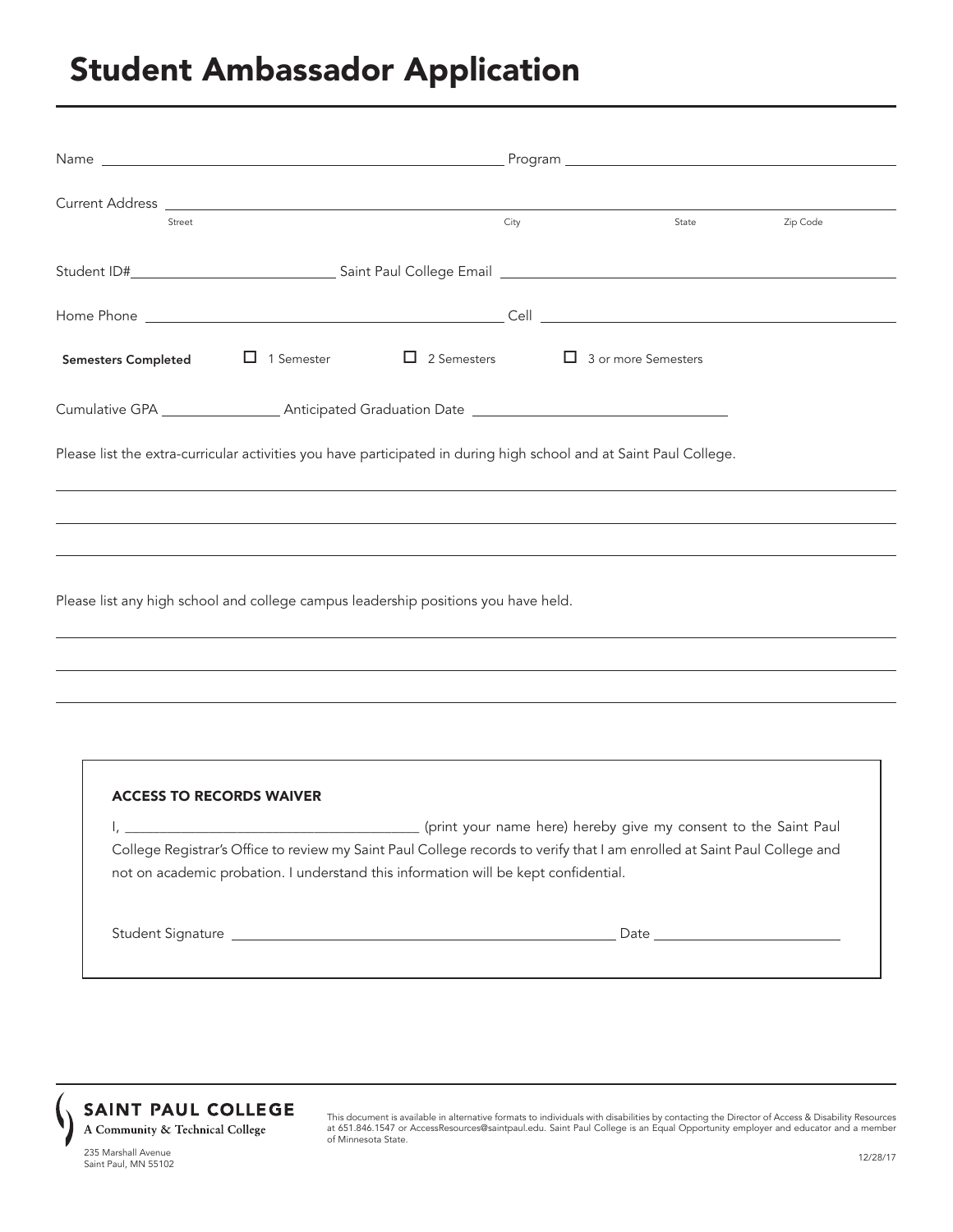1. Why do you want to be a Saint Paul College Student Ambassador? What skills or characteristics do you possess that would make you a good ambassador? What skill would you want to improve/obtain as a Student Ambassador?

2. What are the two most important needs of new students?

 $\overline{a}$ 

 $\overline{a}$ 

 $\overline{a}$ 

 $\overline{a}$ 

 $\overline{a}$ 

 $\overline{a}$ 

 $\overline{a}$ 

 $\overline{a}$ 

 $\overline{a}$ 

 $\overline{a}$ 

 $\overline{a}$ 

 $\overline{a}$ 

 $\overline{a}$ 

 $\overline{a}$ 

 $\overline{a}$ 

3. Student Ambassadors serve as role models to students as well as representatives of Saint Paul College. Why do you consider yourself a good role model?

4. Commitment plays a large role in making a volunteer organization successful. Please describe what commitment means to you.

5. What qualities are evident in a good leader?

## PLEASE RETURN TO:

Please return to the One Stop, room 1300.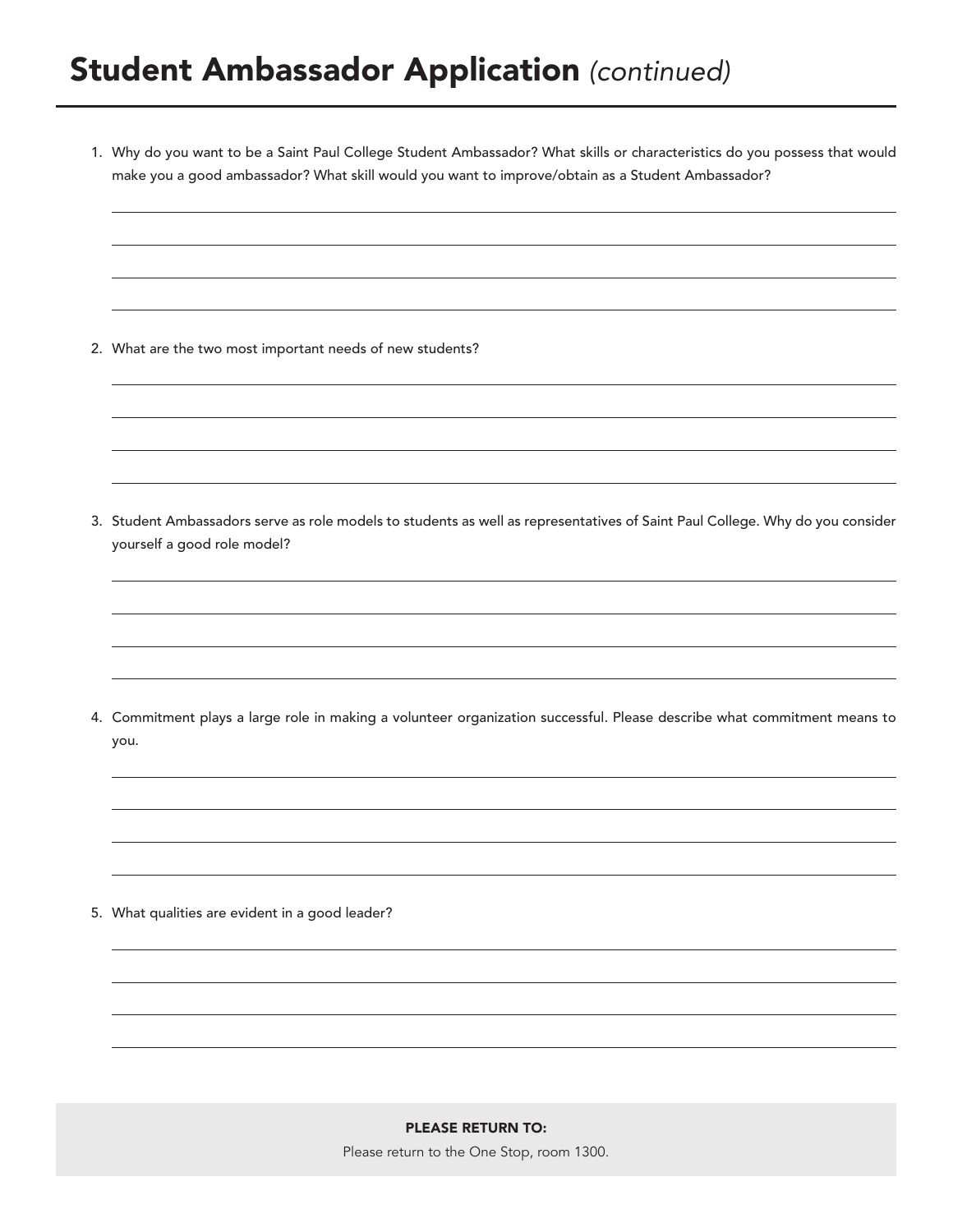## NOTE TO THE APPLICANT:

Under the Family Educational Rights and Privacy Act, students have the right to inspect their files upon request. To ensure that the person you have requested to complete this reference form will know if their reply will be held in confidence or if the form will be open to your inspection upon your request, please sign ONE of the two statements that appear below. The waiver of your right to see this reference form is NOT a requirement for consideration.

I understand that I have the right to inspect my file upon request under the Family Education Rights and Privacy Act.

I hereby DO NOT WAIVE my right to access this reference form.

 $\Box$  Check here if you agree

I WAIVE my right to access this reference form.

 $\Box$  Check here if you agree

Student Signature Date



This document is available in alternative formats to individuals with disabilities by contacting the Director of Access & Disability Resources at 651.846.1547 or AccessResources@saintpaul.edu. Saint Paul College is an Equal Opportunity employer and educator and a member of Minnesota State.